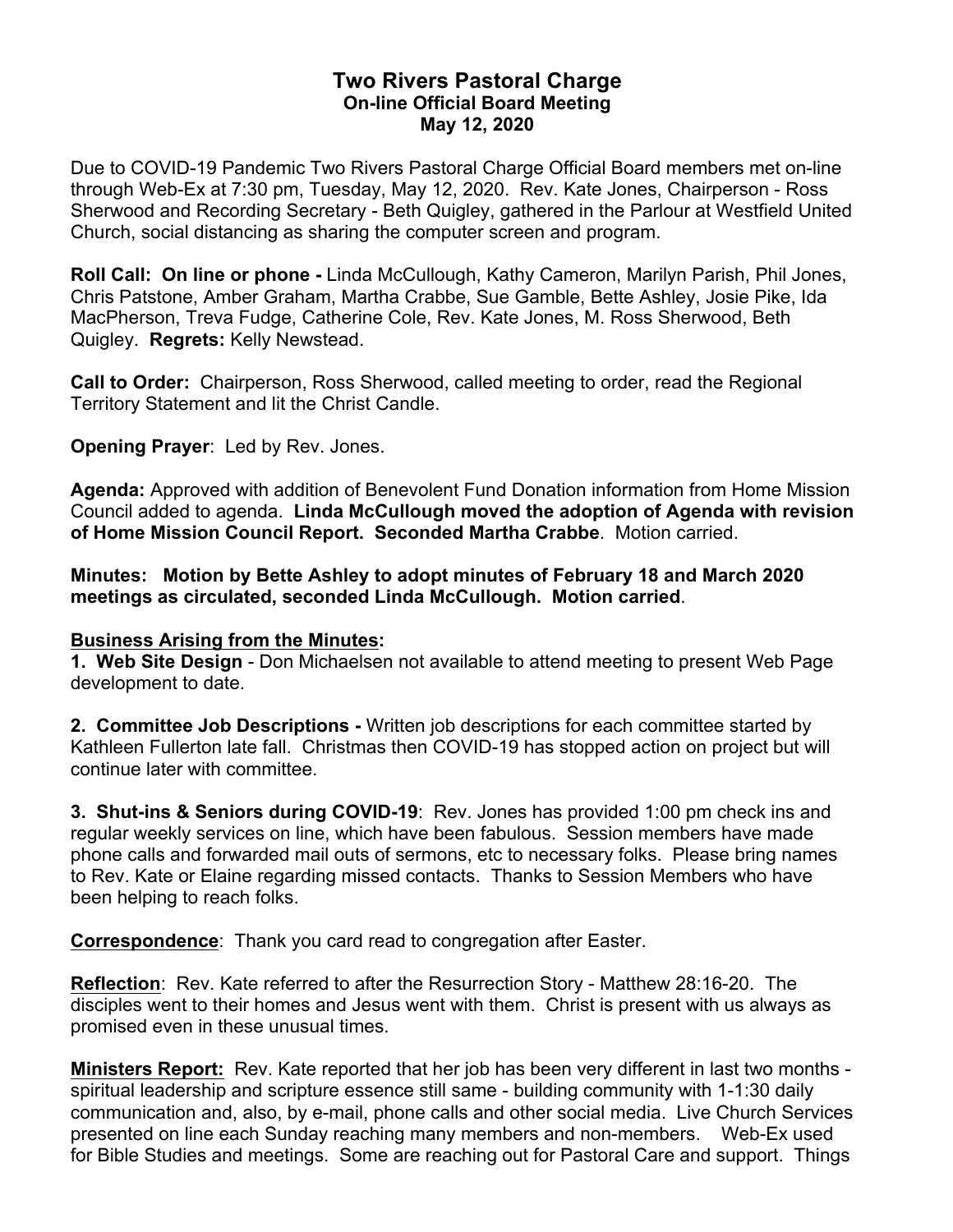have settled into a routine in the last two weeks. Study leave next week for Rev. Kate on line and M&P have approved a two week study leave in June. Thank you to Rev. Kate for making it happen for this Charge and her contribution to teaching us new ways to do things.

## **Two Rivers Pastoral Charge Financial Reports:** (See Reports Appendix A)

**- Two Rivers Pastoral Charge**: Phil Jones reported Charge is currently in pretty good shape. **- Westfield Church**: Phil reported is behind in givings.

**- Long Reach Church**: Beth reported Long Reach Church is hanging in there, with work continuing on cemetery grounds and Memorial Park/Garden.

- **Bayswater/Summerville**: Sandra forwarded report that all bills paid to end of month. May is looking good and after that, just keep praying.

**Session Report**: (See Appendix A) Chris Patstone reported Session has met a couple of times - once before COVID-19 and since then on-line. Items planned at first meeting cancelled. Members have stayed connected and are contacting assigned families. All have praised Rev. Kate, Ross Sherwood and Bertis Sutton for their phenomenal work presenting Sunday Services. Members are extremely positive with Pastoral Charge and Rev. Kate.

**UCW Quilters - Summerville**: Have not met during COVID. (See Report Appendix A) **UCW Westfield**: No meetings since February. (See Report Appendix A) **Home Mission Council:** (See Appendix A) **Christian Development**: Nothing to report **Church in the World**: (See Report Appendix A) **Regional Council:** Rev. Kate reported May meeting not happening. Meeting will be scheduled on-line or in person for fall. **Trustee Report**: Long Reach (See Report Appendix A) **Peninsula Food & Clothing:** (See Report Appendix A) **Ministry & Personnel**: (See Report Appendix A)

**Mission & Service:** Ross Sherwood reported M&S amounts received to date from Long Reach (\$1174.00), Bayswater/Summerville (\$863.00) and Westfield (\$2685.02) churches, with a total of 61 contributors and 26% of annual goal. (See Report Appendix A)

**Affirm Team:** Chris Patstone reported no meetings since last board meeting. **TRPC Youth**: Perhaps an on-line event before summer. **Youth & Young Families:** No Report

**Motion to adopt Reports as presented by Treva Fudge, seconded Sue Gamble.** Motion carried.

**Benevolent Fund:** Fund has balance of \$2390.00 + 200.00 for deposit. Home Mission Council has donated \$1,000.00 for Benevolent Activities. Phil suggested we donate the \$1,000.00 allotted to the four local food banks - Kingston Peninsula, Kings, Grand Bay-Westfield and West Side. **Moved by Phil Jones, seconded Josie Pike, \$1,000.00 be divided evenly between the four food banks.** Motion carried.

**Home Mission Council**: Council has donated \$1,000.00 for Benevolent Activities to all Pastoral Charges, and offering scholarships to Post-Secondary Students

**COVID-19 Update**: Rules regarding the pandemic are changing daily. Maintaining distance still compulsory and still no more than 10 gathering outdoors at one time. Things have been